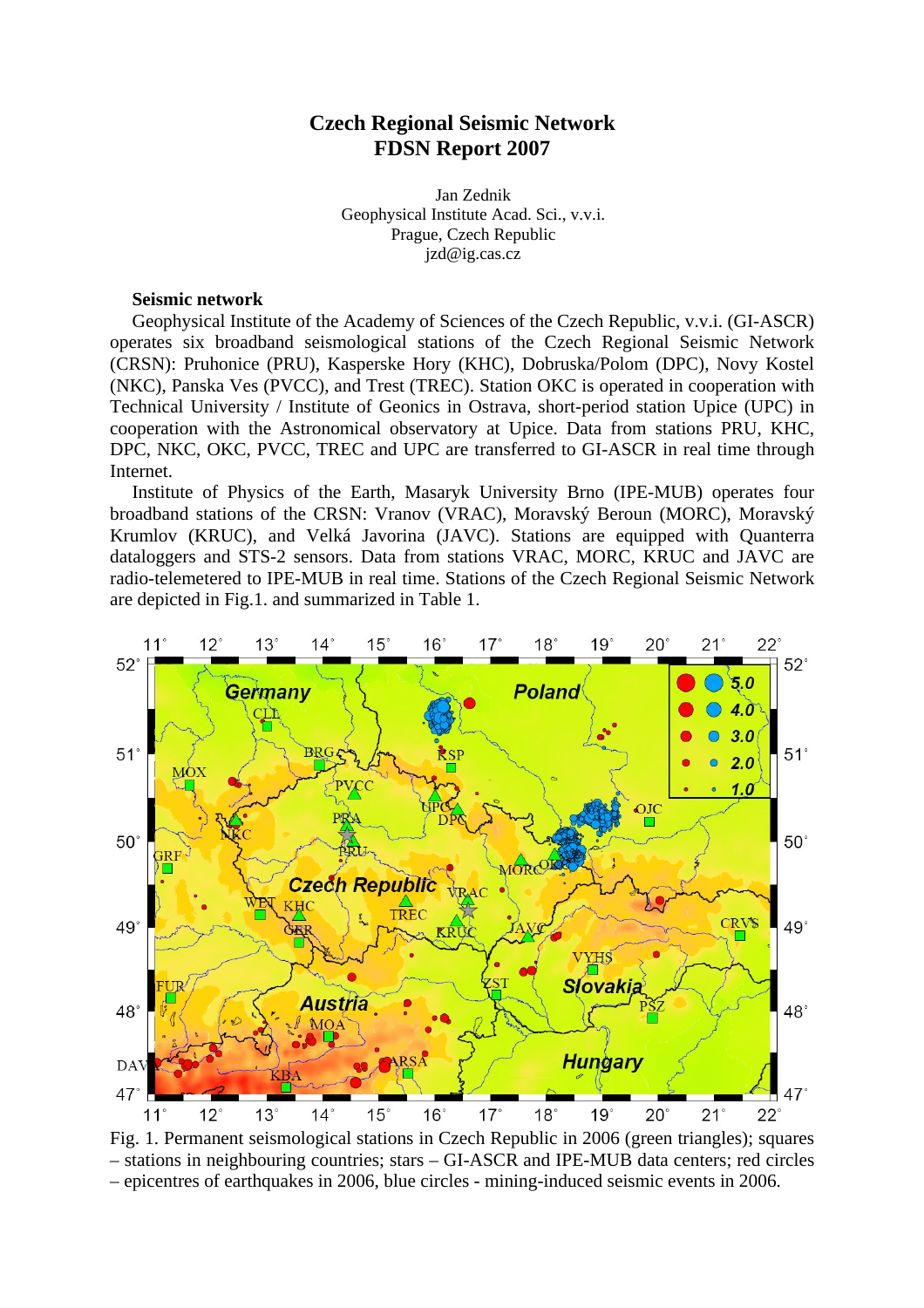| <b>Station</b>      | Code        | Latitude | Longit. | Alt. | Operator(s)               | <b>Sensor</b> | <b>Acquisition</b> | Open |
|---------------------|-------------|----------|---------|------|---------------------------|---------------|--------------------|------|
| Pruhonice           | PRU         | 49.9883  | 14.5417 | 302  | <b>GI</b> Prague          | $STS-2$       | EarthData          | 1991 |
|                     |             |          |         |      |                           |               | $+SeisComP$        |      |
| Kasperske Hory      | <b>KHC</b>  | 49.1309  | 13.5782 | 700  | <b>GI</b> Prague          | $STS-2$       | EarthData          | 1973 |
|                     |             |          |         |      |                           |               | $+SeisComP$        |      |
| Dobruska/Polom      | <b>DPC</b>  | 50.3502  | 16.3222 | 748  | <b>GI</b> Prague          | STS-2         | <b>Ouanterra</b>   | 1992 |
| Novy Kostel         | <b>NKC</b>  | 50.2331  | 12.4479 | 564  | <b>GI</b> Prague          | $STS-2$       | EarthData          | 1997 |
|                     |             |          |         |      |                           |               | $+SeisComP$        |      |
| Panska Ves          | <b>PVCC</b> | 50.5282  | 14.5690 | 311  | <b>GI</b> Prague          | $STS-2$       | EarthData          | 2003 |
|                     |             |          |         |      |                           |               | $+SeisComP$        |      |
| <b>Trest</b>        | <b>TREC</b> | 49.2948  | 15.4871 | 559  | <b>GI</b> Prague          | $CMG-3T$      | EarthData          | 2005 |
|                     |             |          |         |      |                           |               | $+SeisComP$        |      |
| Upice               | <b>UPC</b>  | 50.5074  | 16.0121 | 416  | GI Prague/ Astron.        | $S-5S$        | EarthData          | 1983 |
|                     |             |          |         |      | <b>Observatory Upice</b>  |               | $+SeisComP$        |      |
| Vranov              | <b>VRAC</b> | 49.3084  | 16.5933 | 470  | <b>IPE Brno</b>           | $STS-2$       | <b>Ouanterra</b>   | 1991 |
| Moravsky Beroun     | <b>MORC</b> | 49.7768  | 17.5425 | 743  | <b>IPE Brno/Geofon</b>    | $STS-2$       | Ouanterra          | 1994 |
| Moravsky Krumlov    | <b>KRUC</b> | 49.0619  | 16.3952 | 341  | <b>IPE Brno/ZAMG</b>      | $STS-2$       | <b>Ouanterra</b>   | 1995 |
| Velka Javorina      | <b>JAVC</b> | 48.8591  | 17.6707 | 827  | <b>IPE Brno/ZAMG</b>      | $STS-2$       | <b>Ouanterra</b>   | 1995 |
| Praha               | <b>PRA</b>  | 50.0703  | 14.4331 | 225  | <b>Charles University</b> | Kirnos        | PC acq.            | 1994 |
|                     |             |          |         |      | Prague                    |               |                    |      |
| Ostrava/Krasne Pole | OKC         | 49.8375  | 18.1472 | 272  | <b>TU/IGN Ostrava</b>     | CMG-          | EarthData          | 1998 |
|                     |             |          |         |      |                           | 3ESP          | $+SeisComP$        |      |

Table 1. Summary of the stations of the Czech Regional Seismic Network.

## **Real-time Data Exchange**

Real-time data from stations PRU, KHC, NKC, DPC, OKC, VRAC, MORC, KRUC and JAVC are transferred to ORFEUS Data Center and are included in the Virtual European Broadband Seismograph Network (VEBSN). Antelope/SeedLink connections and RT data exchange were also established with IRIS DMC Seattle, GFZ Potsdam, INGV Rome, ZAMG Vienna, GPISAS Bratislava, ETH Zurich, EARS Ljubljana, NIEP Bucharest, and GI BAS Sofia data centers, mostly in the frame of the EC project Meredian (2000-2005). Fig. 2 shows the data exchange between GI-ASCR and the data centers. A similar flow chart of data exchange is valid for IPE-MUNI which is the Czech NDC connected with the CTBTO in Vienna.